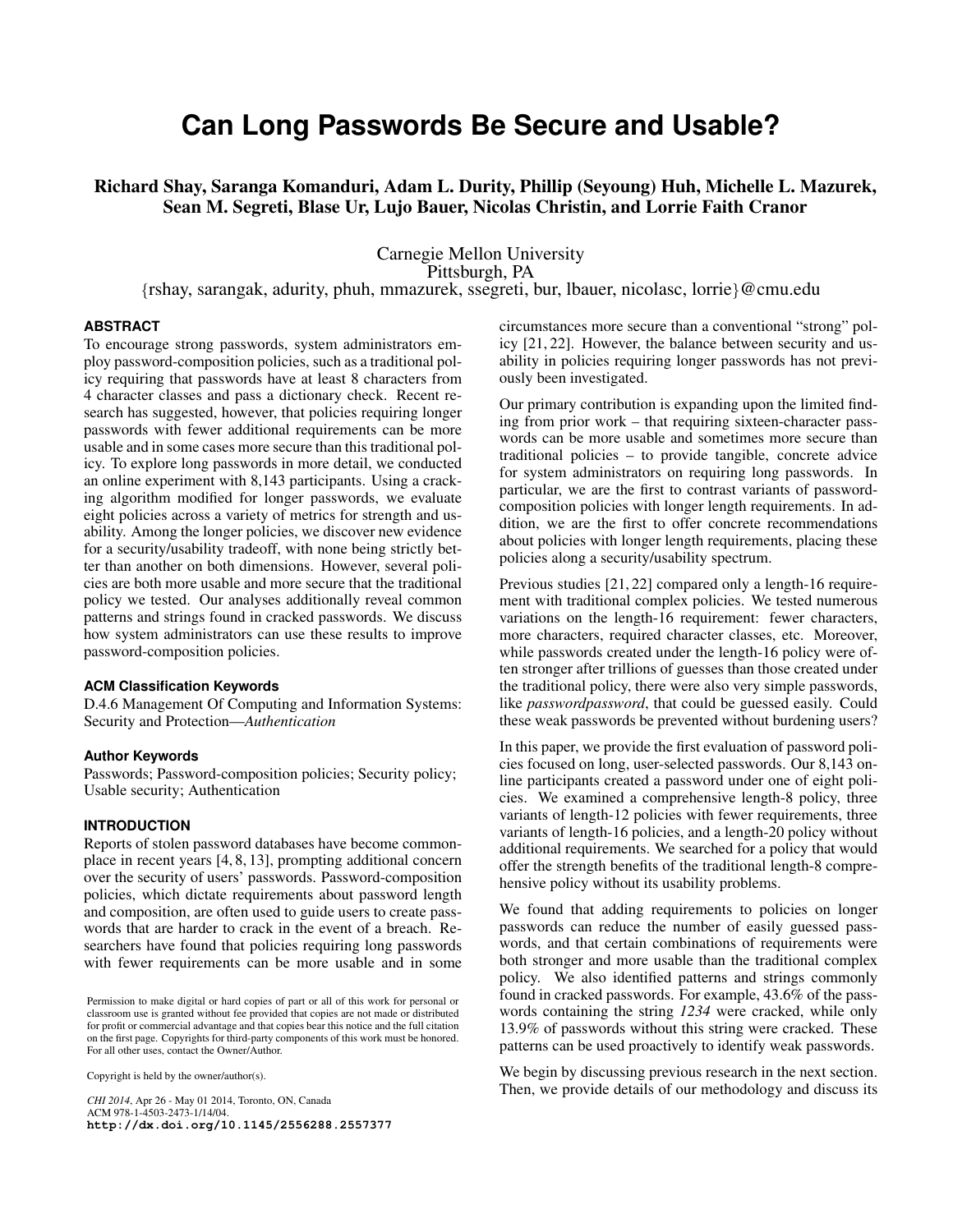limitations. Afterward, we present our security and usability results, as well as the results of our analysis of password patterns. Finally, we discuss our findings, their implications, and how system administrators might translate these results into stronger and more usable password policies in practice.

# **BACKGROUND AND RELATED WORK**

Although text passwords have a number of drawbacks [\[6,](#page-9-4) [12\]](#page-9-5) and researchers have spent decades investigating password alternatives [\[2\]](#page-8-1), text passwords are here to stay for the forseeable future [\[16,](#page-9-6) [17\]](#page-9-7). One problem with text passwords is that users tend to create weak passwords [\[3,](#page-8-2)[5,](#page-9-8)[14,](#page-9-9)[29,](#page-9-10)[31\]](#page-9-11). Administrators address this problem by mandating password policies with requirements they believe will lead users to create stronger passwords. Such a policy might require that a password be at least eight characters long and contain both letters and digits. Researchers have found that password policies help users create passwords that are generally harder to crack than those created without composition requirements [\[11,](#page-9-12)[25,](#page-9-13)[32\]](#page-9-14). Unfortunately, users are frustrated by inflexible password-composition and password-management requirements [\[1,](#page-8-3) [19\]](#page-9-15), and they often fulfill requirements in predictable ways [\[9,](#page-9-16) [28,](#page-9-17) [33,](#page-9-18) [35\]](#page-9-19).

Most password-composition policies specify a minimum length, as well as requirements for the different character classes that must be included. The United States National Institutes of Standards and Technology (NIST) has estimated that a password of 8 characters containing 4 different character classes and passing a dictionary check – a password consistent with the policy we call comp8 – has about 30 bits of entropy. This policy is one of the main examples of a password policy in the 2006 version of NIST's "electronic authentication guidelines" [\[10\]](#page-9-20). The InCommon Federation has adopted the NIST guidelines as part of their authentication requirements for member universities [\[18\]](#page-9-21).

Researchers have found that requiring passwords with at least 16 characters, even without further composition requirements, has both usability and security benefits over requiring 8-character passwords that must contain many character classes. However, some users created passwords that were very easy to guess when password length was the only composition requirement. [\[21,](#page-9-2) [22\]](#page-9-3).

# **METHODOLOGY**

We conducted a two-part online study to examine how participants create and use passwords under various policies. In the first part, we asked participants to create a password under a given policy, fill out a survey, and recall their password. Two days later, we emailed our participants, asking them to return. When they returned, we asked them to recall their password again and administered a second survey.

#### **Study Overview**

We recruited participants through Amazon's Mechanical Turk crowdsourcing service (MTurk). Participants needed to be at least 18 years old and located in the United States. Our overall methodology is based on techniques that have been used to compare policies in prior work [\[21,](#page-9-2) [22,](#page-9-3) [27,](#page-9-22) [30\]](#page-9-23).

In *part one* of our study, we asked participants to imagine that their email provider had been attacked and required they create a new password using password rules specified by one of our conditions. We informed them that they would be asked to return to recall their password again in a few days, and asked them to take whatever steps they normally take to remember and protect their password. Prior work has suggested that asking participants to imagine creating a password for their email account leads to stronger passwords than simply asking them to create passwords for a study [\[21,](#page-9-2) [22\]](#page-9-3).

We then showed participants one of eight sets of passwordcreation instructions, depending on condition. After successfully choosing and confirming a password, participants completed a five-minute survey about their experience. We then asked participants to recall their password (termed *part one recall* in this paper). If the participant did not enter the password successfully in five attempts, we displayed it on screen.

Two days later, we invited participants through MTurk to return for *part two* of the study. We asked participants to recall their password (*part two recall*). Again, participants who entered five incorrect passwords were shown their password on screen. Further, participants could follow a "Forgot Password" link to be emailed a link to their password. After this, we administered another five-minute survey about whether and how participants stored their passwords.

Except when looking at dropout rates, our analysis focuses on data from participants who completed part two within three days of receiving the invitation to return. Participants who took longer were still paid, but not included in the analysis.

Our data collection affords us the following usability metrics. To examine creation and recall usability, we collect timing information and the number of attempts to create the password and recall it after both a few minutes and a few days. We present how many participants dropped out before finishing part one, and how many finished part two within three days of being invited to return as a measure of user frustration. We look at password storage rates and usage of a password reminder feature during part two recall, assuming that storage and use of password recall indicates decreased usability. We also directly ask participants about their sentiment on password creation and recall in our study.

#### **Conditions**

We assigned participants to one of eight conditions, each with different password-composition requirements and different instructions to reflect those requirements. Because of the large number of factors used between our conditions, it is not feasible to test all of our factors in isolation and in all combinations. Instead, we carefully chose a set of conditions we felt combined factors in order to balance security and usability. We included the comp8 condition, similar to that used in practice at our institution, the longer basic20 condition, as well as 12- and 16-length conditions with other factors.

• comp8 Passwords in this condition must include "at least 8 characters," including a "lowercase English letter," "uppercase English letter," "digit," and "symbol (something that is not a digit or an English letter)." Participants were also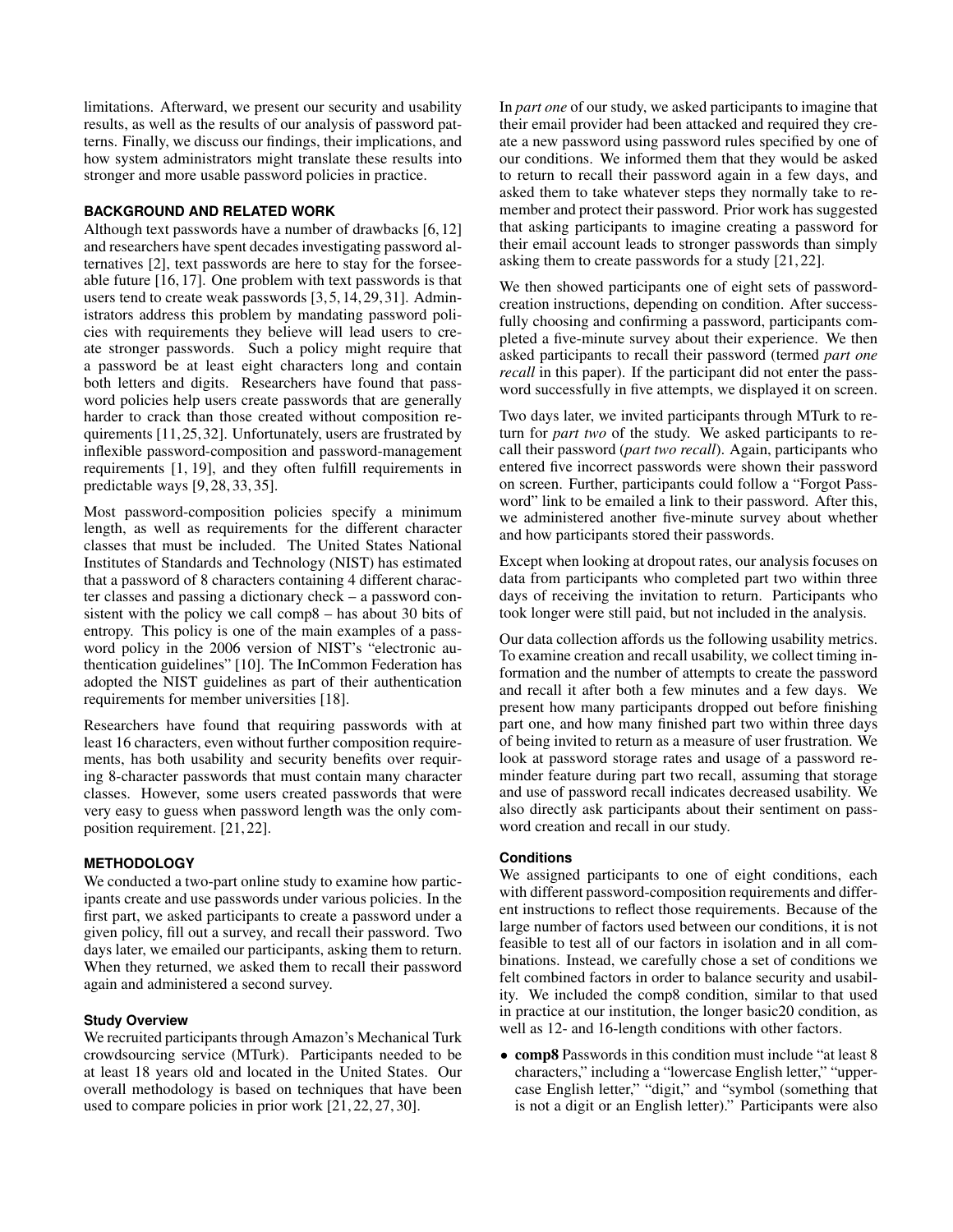told, "Taken together, the letters must not form a word in our dictionary." For the dictionary check, we used the free Openwall cracking dictionary.[1](#page-2-0)

- basic12, basic16, basic20 Participants were told only to include at least 12, 16, or 20 characters. In previous research, the basic16 policy was found to be more secure and usable than the comp8 policy described above. This set of conditions varies only in length, so we can measure its impact on security and usability.
- 2word12, 2word16 These passwords required at least 12 or 16 characters and needed to include "at least two words (letter sequences separated by a non-letter sequence)." This required mixing letter and non-letter characters, and by mentioning words, we encouraged participants to create passphrases, which previous research has suggested may be more memorable than passwords [\[20\]](#page-9-24).
- 3class12, 3class16 Passwords in these conditions required at least 12 or 16 characters. Participants were also asked to include at least three of the four character classes required by comp8. This condition was designed to encourage diversity among character types in the password.

Password policies sometimes prohibit characters such as semicolons or spaces. We did not prohibit these characters, and told all participants, "You may use letters, numbers, spaces, and other symbols in your password."

## **Measuring Password Strength**

To evaluate password strength we use a variety of metrics. Primarily, we focus on how vulnerable passwords are to an offline guessing attack. We also compute passwordcomposition characteristics such as average length, number of symbols for each condition, unique structures within passwords, and Shay et al. entropy [\[28\]](#page-9-17).

To measure the vulnerability of passwords to a guessing attack, we use a modified version of the algorithm developed by Weir et al. and refined by Kelley et al. [\[21,](#page-9-2)[34\]](#page-9-25). This algorithm uses a corpus of training data to generate guesses in order of likelihood, up to some cutoff. We use training data that includes publicly available dictionaries (including the Google web corpus and the Openwall cracking dictionary); leaked password sets that were previously made public (including MySpace and RockYou); and data from previous online studies. Since some participants did not return for part 2 of the study, we also use their passwords for training, weighted to prefer these passwords over other sources of training data.

The original cracking algorithm is not well suited for cracking the long passwords created by participants in this study. Long strings of letters, such as "thisisapassword," would only be cracked if the same string appeared in the training data. To make the algorithm better able to crack longer passwords, we make several improvements. First, we tokenize all passwords using a word-level n-gram model based on the Google Web Corpus [\[7\]](#page-9-26). This breaks up long alphabetic strings into sequences of digits, symbols, and words. Second, we learn string frequencies from the training data and include all strings from the Google Web Corpus with associated frequencies. This improves the effectiveness of the guessing algorithm by favoring high-probability strings, but also increases computational and memory requirements due to the large increase in number of strings used for training. We mitigate this by quantizing probabilities, trading accuracy for speed as suggested by Narayanan and Shmatikov [\[24\]](#page-9-27). The total meansquared error, a standard measure of quantization error, was on the order of  $10^{-9}$  for all conditions.

The accuracy of our guessing results depends on the amount and quality of training data available to the guessing algorithm. We had access to limited amounts of training data for the policies we examined in this study, and we had more data for some conditions than others. Thus, cracking performance might improve significantly if data for these policies were readily available. A realistic advantage of a novel password policy is that an attacker would have less training data. Such a benefit might be temporary; if more service providers switched to 2word16, this might lead to more such passwords in leaked password sets, in turn providing more training data for attackers. However, at least in the short term, this advantage of more obscure policies would remain.

## **Statistical Testing**

Our statistical tests use a significance level of  $\alpha = .05$ . For each omnibus comparison on quantitative data, we used Kruskal-Wallis (KW), an analogue of ANOVA that does not assume normality. For omnibus tests on categorical data, we used  $\chi^2$ . If the omnibus test was significant, we performed pairwise tests with Holm-Bonferroni correction (HC) to find significant differences between conditions. We used Mann-Whitney U (MW) for pairwise quantitative comparisons and Fisher's Exact Test (FET) and the Chi Square test (CS) for pairwise categorical comparisons.

#### **PARTICIPANTS**

We recruited participants between April and June 2013. Participants received 55 cents for the first part of our study and 70 cents for the second. Of the 15,108 participants who began our study, 13,751 finished part one, 8,565 returned for part two within three days of receiving our invitation to return, and 8,143 finished part two of the study within three days of receiving that invitation. Other than the discussion of dropout rates, our analysis focuses only on the 8,143 participants who finished the entire study. The number of participants per condition is shown in Table [1.](#page-3-0)

51.2% of participants reported being male, 47.8% female, and the remaining 1% declined to answer. Participants' mean age was 29.9 years (median 27). These did not vary significantly between conditions. We looked at user-agent strings to detect mobile users; 1.4% of participants appeared to be using mobile devices.

# **SECURITY RESULTS**

When considering an attacker who can make over a trillion guesses, we find that all conditions except basic12 are stronger than comp8. The 2word and 3class conditions are

<span id="page-2-0"></span><sup>1</sup> **<http://www.openwall.com/wordlists/>**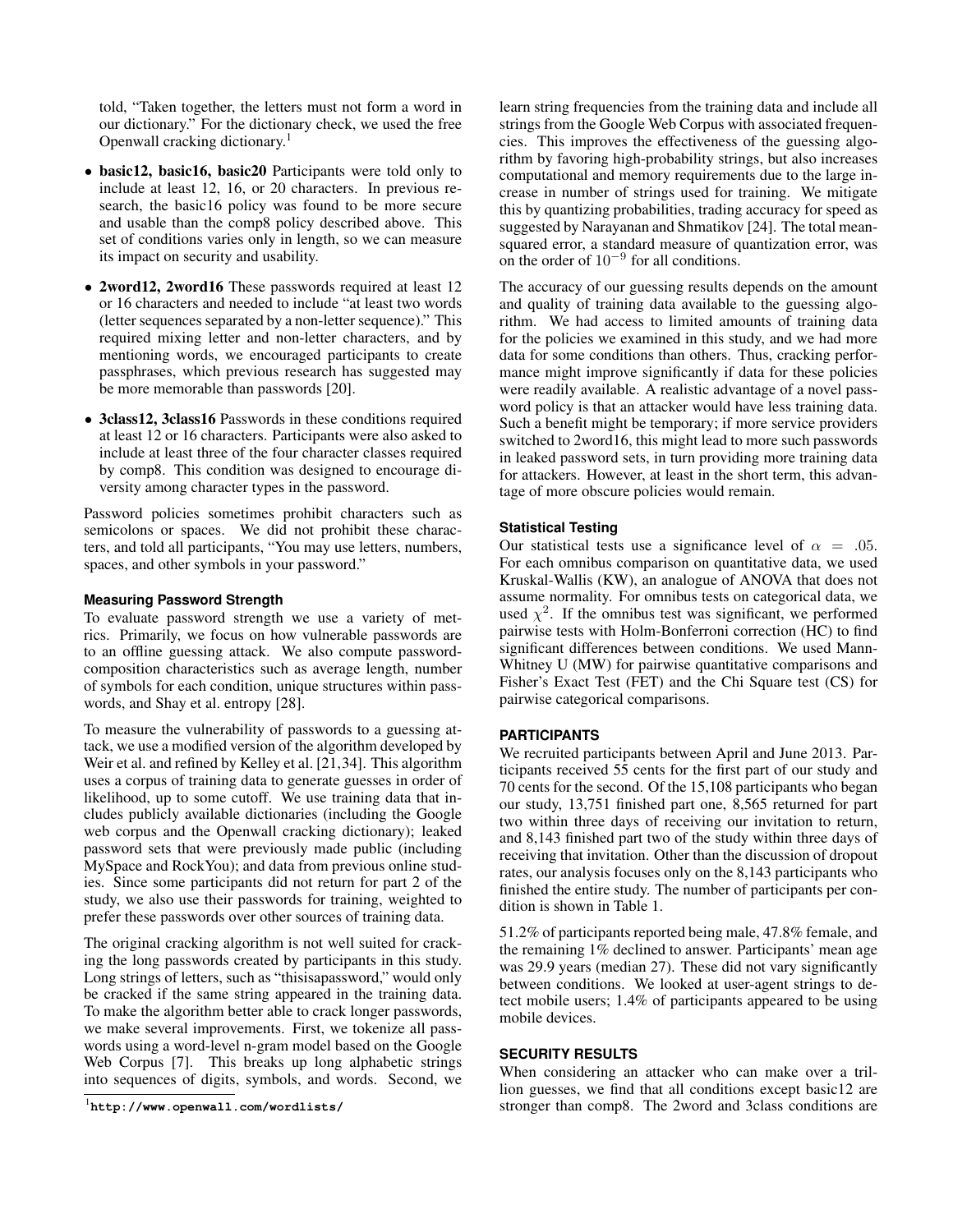

<span id="page-3-1"></span>Figure 1. The percentage of passwords cracked in each condition by the number of guesses made in log scale. Our cutoff for guess numbers was  $\approx 1.16 \times 10^{12}$ . The inset table shows the percentage of passwords cracked after various numbers of guesses.

stronger than their basic counterparts of equal length, but adding the 2word requirement improves basic16 more than basic12. Consistent with prior work, we also find that for small numbers of guesses, comp8 performs relatively well, and in particular, better than the basic conditions. We begin this section with some statistics on our passwords and then present our cracking results.

#### **Password Statistics**

The entropy per condition and other password statistics are shown in Table [1.](#page-3-0) We find that users typically avoid using uppercase letters or symbols in their passwords, but often include digits even when not required. Entropy increased with length requirements. The 2word requirement added additional entropy and the 3class requirement added even more.

| Condition            | Participarts | Length | Uppercase | Lowercase | Digits         | Symbols | Fattopy |
|----------------------|--------------|--------|-----------|-----------|----------------|---------|---------|
| comp8                | 1200         | 10     |           | 5         | $\overline{c}$ |         | 34.00   |
| basic12              | 1019         | 13     | 0         | 9         | 3              | 0       | 39.88   |
| basic16              | 1001         | 17     | 0         | 14        | $\overline{c}$ | 0       | 47.93   |
| basic20              | 988          | 21     | 0         | 18        | 3              | 0       | 56.54   |
| 3 <sub>class12</sub> | 993          | 13     |           | 8         | 3              |         | 41.82   |
| 3class16             | 983          | 17     |           | 11        | 3              |         | 51.81   |
| 2word12              | 978          | 14     | 0         | 11        | $\overline{c}$ | 0       | 40.88   |
| 2word16              | 981          | 18     | 0         | 14        | 2              |         | 49.26   |

<span id="page-3-0"></span>Table 1. This table contains password-composition statistics for each condition. The first column shows the number of participants in each condition. The median length, number of each character class, and estimated entropy follow.

#### **Password Cracking**

The percentage of passwords cracked in each condition as additional guesses are made is graphed in Figure [1.](#page-3-1) Condition 3class16 is the strongest across the range of guesses. Some other conditions that appear strong if we look only at a large number of guesses are relatively weak if we consider a smaller number of guesses. For example, at the cutoff, basic20 and basic16 are the third and fourth strongest conditions, respectively. However, in the face of an attacker able to make only a million guesses, they are among the weakest conditions. This suggests that while passwords created under basic conditions can be relatively strong overall, they also contain a non-trivial fraction of weak passwords.

The comp8 condition is relatively strong against a resourcelimited attacker, with only a few passwords cracked until after a million guesses. However, its curve begins to ascend rapidly after a million guesses. At the cutoff, comp8 offers more protection than only basic12, and is fairly close to 2word12. In comparison, 3class12 is similar in strength until around  $10^{10}$ , and remains more resistant to cracking from that point on.

It is interesting to note the disparity between 2word12 and 2word16. While 2word12 is more vulnerable to early guessing than comp8 and does not offer much more protection than comp8 overall, 2word16 is our second strongest condition. The 2word approach seems to be more effective at increasing password strength when combined with a length-16 requirement than with a length-12 requirement. Manually examining the passwords users created in these conditions, we see that some users actually created passwords with three words rather than two, and these passwords tended to be more resistant to cracking. We found that 2word16 users created threeword passwords 31.8% of the time, and were almost twice as likely as 2word12 users to create three-word passwords. Only 2.6% of the three-word 2word16 passwords were cracked, as compared with 8.5% of two-word 2word16 passwords.

After a million guesses, the three basic conditions each have significantly more passwords cracked than comp8, 2word16, and the 3class conditions. 2word12 has fewer passwords cracked than basic16, but more cracked than comp8 or 3class16 (HC FET,  $p < .025$ ).

At the cutoff of around  $1.16 \times 10^{12}$  guesses, we see a different ordering for strength. Each of basic12, comp8, and 2word12 have significantly more passwords cracked than any of the other five conditions (HC FET,  $p < .002$ ). Further, 3class16 performs significantly better than any other condition, and both basic20 and 2word16 perform significantly better than any condition beside themselves and 3class16 (HC FET,  $p<.001$ ).

# **USABILITY RESULTS**

In this section we examine dropout rates, password storage, password creation, and recall. Overall, we find that most conditions are significantly more usable than comp8 on a number of metrics, with only basic20 and 3class16 being significantly less usable on any metric. We also find that many participants fail to create a compliant password on their first try, suggesting that simple real-time feedback might benefit users who are required to create long passwords.

#### **Study Dropout**

Among 15,108 participants who began the study, 91.0% finished part one. Dropout rates varied significantly by condition ( $\chi^2$ =246.60, *p*<.001), ranging from 83.0% for comp8 to 94.5% for basic12. Participants in comp8 were significantly less likely to finish part one than those in any other condition (HC  $\chi^2$ , p<.001). Participants in 3class16 (90.5%) were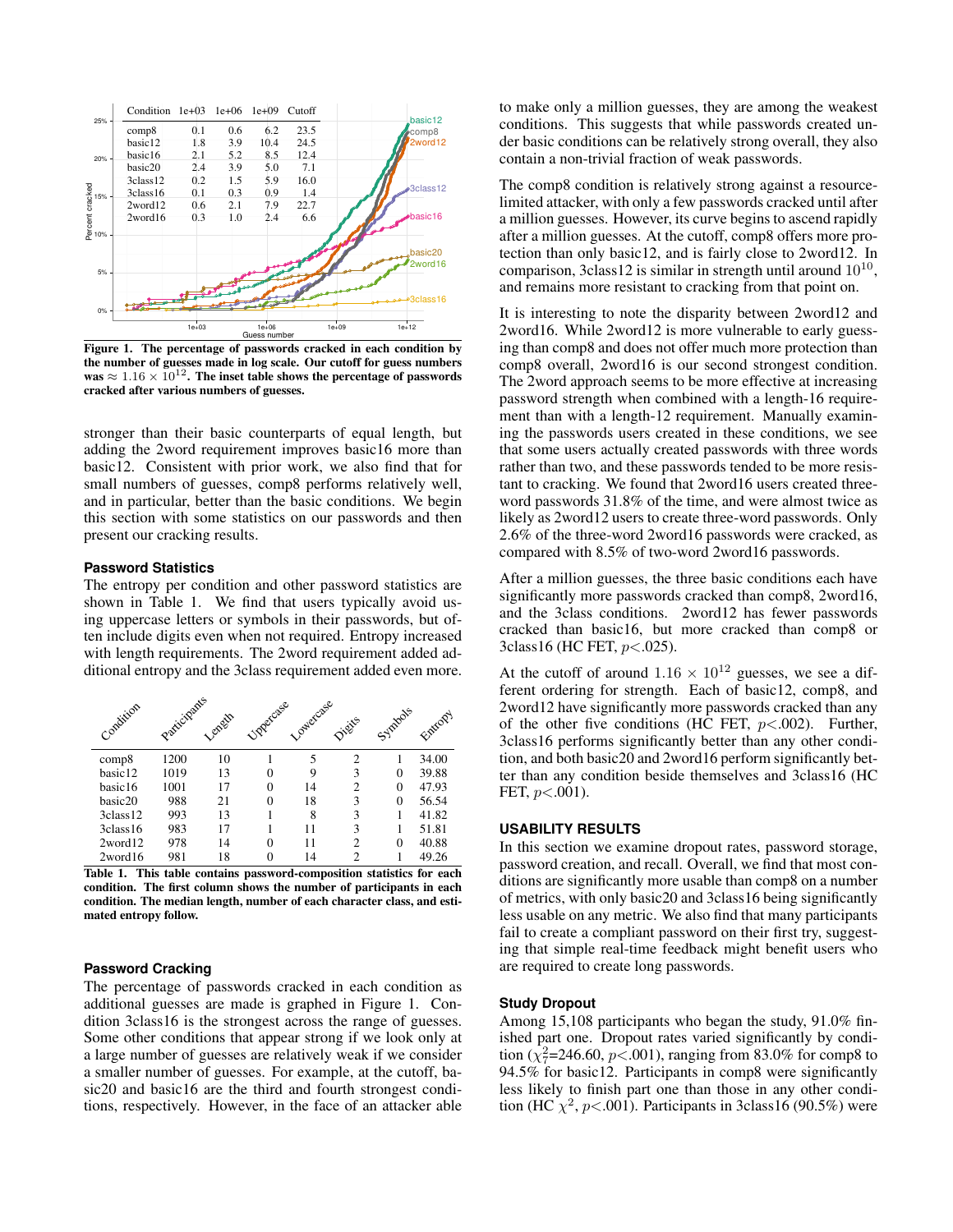| Condition | % Storage |         | % of No Storage | % of Storage |           |  |
|-----------|-----------|---------|-----------------|--------------|-----------|--|
|           |           | 5 tries | $1st$ try       | 5 tries      | $1st$ try |  |
| comp8     | 56.9      | 75      | 56              | 84           | 76        |  |
| basic12   | 45.4      | 75      | 61              | 86           | 76        |  |
| basic16   | 49.9      | 79      | 64              | 85           | 75        |  |
| basic20   | 50.0      | 77      | 64              | 86           | 73        |  |
| 3class12  | 54.9      | 74      | 54              | 86           | 74        |  |
| 3class16  | 60.2      | 73      | 51              | 84           | 72        |  |
| 2word12   | 51.4      | 74      | 59              | 85           | 76        |  |
| 2word16   | 51.3      | 71      | 55              | 83           | 73        |  |

<span id="page-4-0"></span>Table 2. The percentage classified as *storage* participants for each condition is given in the first column. The remaining columns pertain to part two recall, with results listed separately for no-storage and storage participants. The second and third columns list the percentage of no-storage participants who successfully entered their passwords in five and in one try without using the password reminder. The fourth and fifth list this for storage participants.

significantly less likely to finish part one than those in basic12  $(94.5\%)$  or basic16 (93.9%) (HC  $\chi^2$ , p<.004).

Of those participants invited to return for part two of our study, 62.3% returned within three days of being invited back; this did not vary significantly by condition  $(\chi^2$ =7.69,  $p=0.361$ ). Of those who returned for part two, 95.1% completed part two within three days of being invited back; this also did not vary significantly by condition ( $\chi^2$ =4.15,  $p=0.762$ ). The number of participants finishing part two in each condition is shown in Table [1.](#page-3-0)

#### **Password Storage**

To analyze storage, we first classify participants into two groups: *storage* and *non-storage* participants. To be considered a non-storage participant, the participant must tell us the password was not stored in two separate questions in the parttwo survey, and not be detected pasting or using browser autocomplete in part-two recall, except after returning via the password-reminder link.

The percentage of storage participants per condition is shown in the first column of Table [2.](#page-4-0) Significant pairwise comparisons are shown in Table [3.](#page-5-0) Overall, 3class16 had a significantly higher storage rate than every other condition except comp8 and 3class12. Password storage rates were highest in conditions that required three or four character classes, and lowest in the three basic conditions.

## **Password Creation**

We examined both the number of attempts participants needed to create a password, and their sentiment about the password-creation process. On average, participants needed 1.8 attempts to create a password; significant pairwise differences are shown in Table [3.](#page-5-0) While comp8 required the most attempts, (M=2.3), basic12 required the fewest (M=1.5).

We asked participants whether they agreed with the statement, "Creating a password that meets the requirements given in this study was difficult." Responses are depicted in Figure [2,](#page-4-1) with significant differences shown in Table [3.](#page-5-0) Participants were most likely to find it difficult to create passwords



<span id="page-4-1"></span>Figure 2. Participant agreement with "Creating a password that meets the requirements given in this study was difficult" and "Remembering the password I used for this study was difficult."

| Condition     | Failed<br>$(\%)$ | Confirm<br>$(\%)$ | Length<br>(%) | Classes<br>$(\%)$ | Dict.<br>$(\%)$ | 2word<br>$(\%)$ |
|---------------|------------------|-------------------|---------------|-------------------|-----------------|-----------------|
| comp8         | 53.8             | 4.4               | 5.9           | 22.6              | 37.7            |                 |
| basic12       | 37.2             | 3.4               | 34.6          |                   |                 |                 |
| basic16       | 49.5             | 3.5               | 47.5          |                   |                 |                 |
| basic20       | 58.2             | 4.5               | 56.1          |                   |                 |                 |
| 3class12      | 41.1             | 5.4               | 36.0          | 7.2               |                 |                 |
| 3class16      | 48.0             | 6.3               | 42.9          | 7.8               |                 |                 |
| $2$ word $12$ | 50.1             | 4.5               | 27.3          | 8.0               |                 | 40.5            |
| 2word16       | 56.6             | 4.6               | 41.7          | 9.7               |                 | 43.5            |

<span id="page-4-2"></span>Table 4. The first column shows the total percent who failed to create a compliant password on the first attempt. All numbers in this table are percentages of the total participants in each condition. The remaining columns show how participants failed, and participants could fail in more than one way. Confirm indicates a difference between password and confirmation. Cells where a requirement was not applicable for the policy are marked with –. Omitted from this table are failures due to a blank password or confirmation field, less than 1% in any condition.

under 3class16, followed by 2word16 and basic20. Passwords were reported as easiest to create under basic12, followed by 2word12.

For a better understanding of password-creation failures, we looked at participants' first failed password-creation attempt. We find that participants often failed to meet length or character-class requirements, simple requirements that could easily have been checked in real-time with client-side code. These results highlight the need for feedback regarding requirements during the password-creation process.

The different ways that participants failed in their first attempt are shown in Table [4.](#page-4-2) Many participants failed to meet the length requirement, with 56.1% of participants in basic20 using less than 20 characters. 22.6% of participants in comp8 used too few character classes, compared to between seven and ten percent of participants in other conditions that required non-letter characters. This suggests that participants struggle more to create a password with four classes compared to three. Finally, the largest cause of failure was the dictionary check in comp8 and the 2word requirement in the 2word conditions. A simpler dictionary check might have resulted in fewer failures, as might have increased familiarity over time with 2word requirements. While only comp8 had a dictionary check, we looked at how many passwords in other conditions would have been prevented by that check. This is 22.3% of passwords in 3class12, 18.7% in basic12, and less than 10% in any other condition.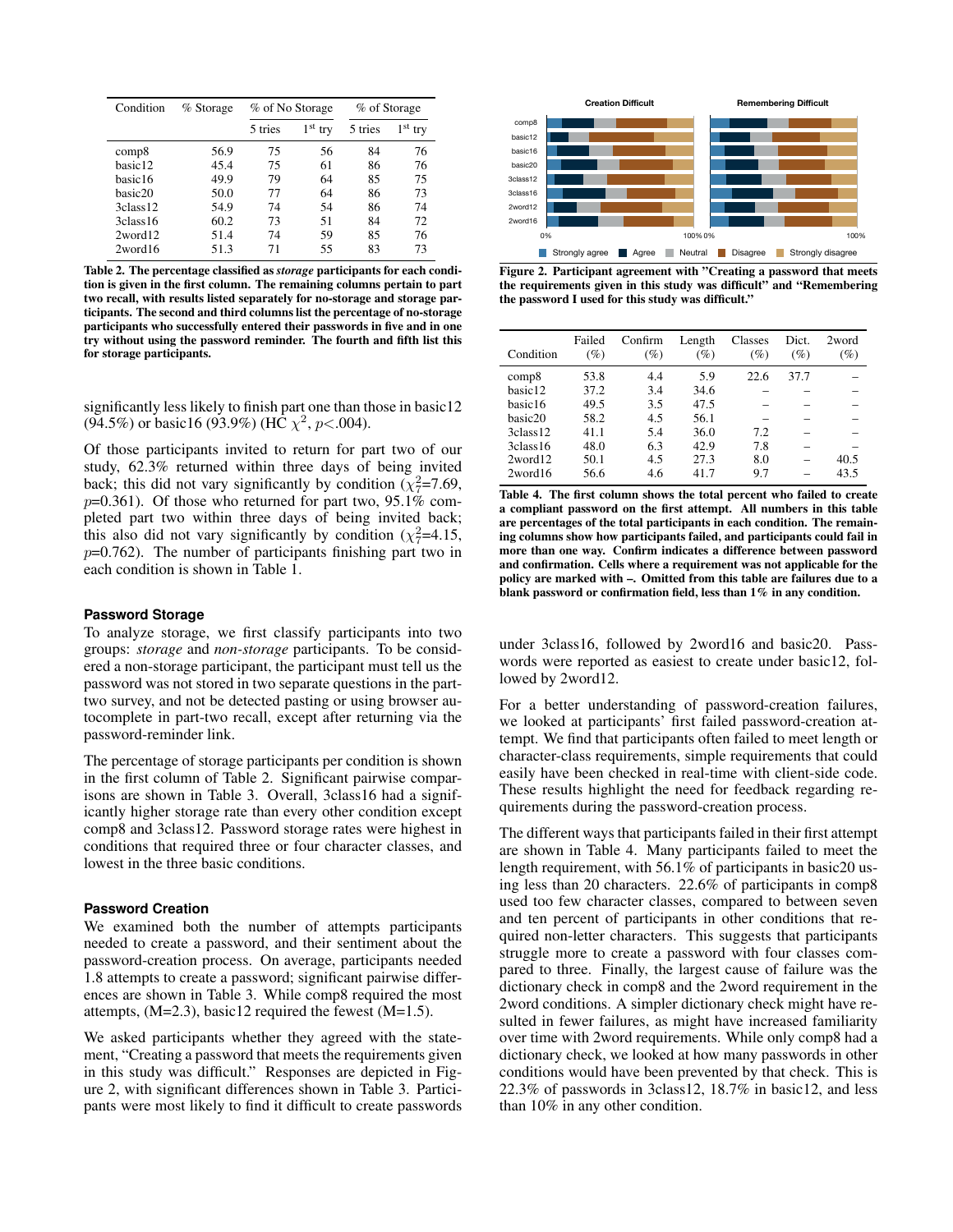| <b>Password creation attempts</b><br>Omnibus KW $\chi^2$ <sub>7</sub> =230.34, p<.001 |      |                                                                       | Agree password creation difficult<br>Omnibus $\chi^2$ =239.44, p<.001 |                                      |                             |      | Password entry time (s)<br>Omnibus KW $\chi^2_7$ =71.58, p<.001 |                                      |                                            |                                                                         |        |                               |                      |                           |
|---------------------------------------------------------------------------------------|------|-----------------------------------------------------------------------|-----------------------------------------------------------------------|--------------------------------------|-----------------------------|------|-----------------------------------------------------------------|--------------------------------------|--------------------------------------------|-------------------------------------------------------------------------|--------|-------------------------------|----------------------|---------------------------|
| cond.1                                                                                | mean | cond.2                                                                | mean                                                                  | $p$ -value                           | cond.1                      | $\%$ | cond.2                                                          | $\%$                                 | $p$ -value                                 | cond.1                                                                  | median | cond.2                        | median               | $p$ -value                |
| comp8                                                                                 | 2.3  | 3class16<br>2word12<br>basic16<br>3class12                            | 1.8<br>1.8<br>1.7<br>1.6                                              | < .001<br>< .001<br>< .001<br>< .001 | 3class16                    | 40.5 | comp8<br>basic16<br>3class12<br>2word12                         | 32.6<br>28.9<br>25.4<br>20.9         | .002<br>< .001<br>< .001<br>< .001         | 3class16                                                                | 16.2   | comp8<br>2word12<br>basic12   | 13.2<br>13.1<br>11.6 | .001<br>< .001<br>$<.001$ |
|                                                                                       |      | basic12                                                               | 1.5                                                                   | < .001                               |                             |      | basic12                                                         | 14.9                                 | < .001                                     | basic20                                                                 | 15.3   | comp8<br>2word12              | 13.2<br>13.1         | < .001<br>< .001          |
| 2word16                                                                               | 2.0  | 3class16<br>2word12<br>basic16                                        | 1.8<br>1.8<br>1.7                                                     | .001<br>.001<br>< 0.001              | 2word16                     | 35.2 | basic16<br>3class12<br>2word12                                  | 28.9<br>25.4<br>20.9                 | .028<br>< .001<br>< .001                   | 3class12                                                                | 14.8   | basic12<br>basic12            | 11.6<br>11.6         | < .001<br>.001            |
|                                                                                       |      | 3class12<br>basic12                                                   | 1.6<br>1.5                                                            | < .001<br>< .001                     | basic20                     | 34.7 | basic12<br>basic16                                              | 14.9<br>28.9                         | < .001<br>.047                             | 2word16                                                                 | 14.6   | 2word12<br>basic12            | 13.1<br>11.6         | .012<br>< 0.001           |
| basic20                                                                               | 1.9  | 3class16<br>2word12                                                   | 1.8<br>1.8                                                            | .005<br>.005                         |                             |      | 3class12<br>2word12                                             | 25.4<br>20.9                         | < .001<br>< .001                           | basic16                                                                 | 13.7   | basic12                       | 11.6                 | .003                      |
|                                                                                       |      | basic16<br>3class12                                                   | 1.7<br>1.6                                                            | < .001<br>< .001                     | comp8                       | 32.6 | basic12<br>3class12                                             | 14.9<br>25.4                         | < .001<br>.003                             | Agree remembering password difficult<br>Omnibus $\chi^2$ =83.89, p<.001 |        |                               |                      |                           |
| 3class16                                                                              | 1.8  | basic12<br>3class12                                                   | 1.5<br>1.6                                                            | < .001<br>< .001                     |                             |      | 2word12<br>basic12                                              | 20.9<br>14.9                         | < .001<br>< .001                           | cond.1                                                                  | $\%$   | cond.2                        | $\%$                 | $p$ -value                |
|                                                                                       |      | basic12                                                               | 1.5                                                                   | < .001                               | basic16                     | 28.9 | 2word12                                                         | 20.9                                 | < .001                                     | 3class16                                                                | 42.9   | 3class12<br>basic20           | 35.3<br>32.9         | .012<br>< .001            |
| 2word12                                                                               | 1.8  | 3class12<br>basic12                                                   | 1.6<br>1.5                                                            | < .001<br>< .001                     | 3class12                    | 25.4 | basic12<br>basic12                                              | 14.9<br>14.9                         | < .001<br>< .001                           |                                                                         |        | 2word12<br>basic16            | 31.0<br>30.1         | < .001<br>$<.001$         |
| basic16                                                                               | 1.7  | 3class12<br>basic12                                                   | 1.6<br>1.5                                                            | < .001<br>< .001                     | 2word12                     | 20.9 | basic12                                                         | 14.9                                 | .006                                       | comp8                                                                   | 39.3   | basic12<br>basic20            | 27.4<br>32.9         | < .001<br>.035            |
|                                                                                       |      | Attempts by successful no-store<br>Omnibus KW $\chi^2$ =27.06, p<.001 |                                                                       |                                      | <b>Storage participants</b> |      | Omnibus $\chi^2$ =61.87, p<.001                                 |                                      |                                            |                                                                         |        | 2word12<br>basic16<br>basic12 | 31.0<br>30.1<br>27.4 | .001<br>$<.001$<br>< .001 |
| cond.1                                                                                | mean | cond.2                                                                | mean                                                                  | $p$ -value                           | cond.1                      | $\%$ | cond.2                                                          | $\%$                                 | $p$ -value                                 | 2word16                                                                 | 36.8   | basic16                       | 30.1                 | .03                       |
| 3class16                                                                              | 1.4  | basic12<br>basic16<br>basic20                                         | 1.3<br>1.3<br>1.3                                                     | .029<br>.029<br>.004                 | 3class16                    | 60.2 | 2word12<br>2word16<br>basic20<br>basic16<br>basic12             | 51.4<br>51.3<br>50.0<br>49.9<br>45.4 | .002<br>.002<br>< .001<br>< .001<br>< .001 | 3class12                                                                | 35.3   | basic12<br>basic12            | 27.4<br>27.4         | < .001<br>.002            |
|                                                                                       |      |                                                                       |                                                                       |                                      | comp8                       | 56.9 | basic20<br>basic16<br>basic12                                   | 50.0<br>49.9<br>45.4                 | .029<br>.02<br>< .001                      |                                                                         |        |                               |                      |                           |
|                                                                                       |      |                                                                       |                                                                       |                                      | 3class12                    | 54.9 | basic12                                                         | 45.4                                 | < .001                                     |                                                                         |        |                               |                      |                           |

<span id="page-5-0"></span>Table 3. These tables show statistically significant pairwise differences for various usability metrics across conditions. Moving clockwise from top left, the number of attempts to create an acceptable password is compared in the top-left block. The top-middle block compares agreement with the statement "Creating a password that meets the requirements given in this study was difficult." The top-right block compares password entry time for no-storage participants who entered their password correctly on the first five attempts and did not use the password reminder. The bottom-right block shows compares agreement with "Remembering the password I used for this study was difficult." The bottom-middle block compares proportions of password storage. The bottom-left block compares recall attempts by successful no-storage participants.

# **Part One Recall**

After creating their passwords and filling out a brief survey, participants were asked to recall their passwords. 94.1% of participants correctly entered their password on the first attempt; this varied by condition ( $\chi^2$ =16.42, p=0.022). Participants in basic12 (96.4%) were significantly more likely to enter their passwords correctly than those in basic20 (93.0%) or 3class16 (HC FET,  $p < .026$ ). Looking only at no-storage participants, 93.2% entered the correct password on the first attempt, which did not vary significantly by condition  $(\chi^2_7)$  $=12.50, p=0.085$ . 99.1% of participants entered their passwords correctly within five attempts; this also did not vary significantly by condition ( $\chi^2$ =5.69, p=0.576).

# **Part Two Recall**

Based on part-two recall results, participants appeared to find 3class16 the least usable. 3class16 passwords took the most attempts by successful no-storage participants, took longest to enter, and were most likely to be considered difficult to remember. On the other hand, the basic conditions required the fewest attempts to enter correctly for successful no-storage participants. Conditions taking the least time to enter on the successful attempt were basic12 and 2word12. Participants reported the most difficulty with remembering passwords under 3class16, and the least with basic12. Table [2](#page-4-0) lists the percentage of participants who entered their passwords correctly in five tries without using the reminder in each condition.

Participants could use a password reminder to display their password. 15.5% of participants used this feature, and this did not vary significantly by condition ( $\chi^2$ =8.31, p=0.306). Among no-storage participants, 21.4% used the reminder, and this also did not vary across conditions ( $\chi^2$ =7.72, p=0.358).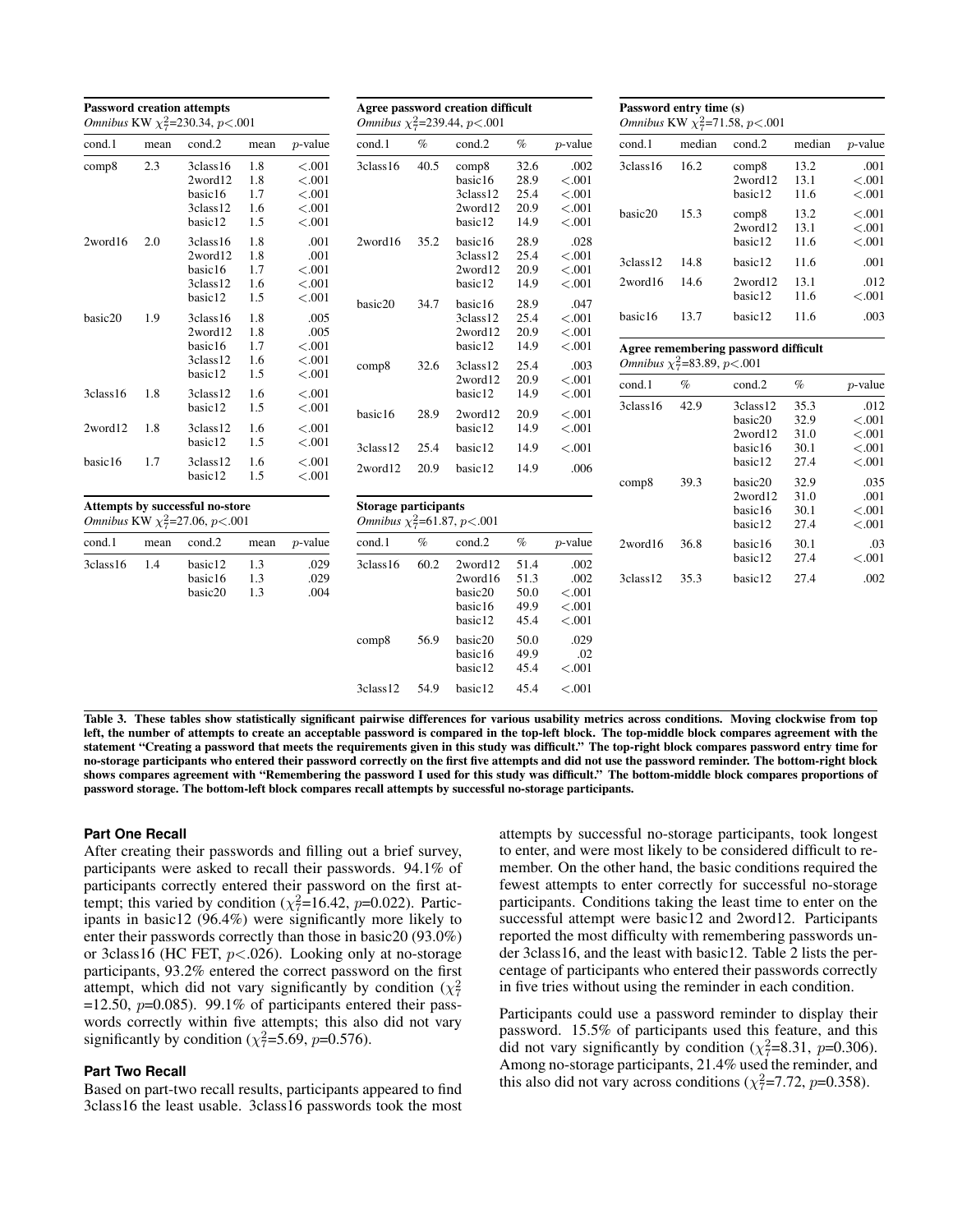80.1% of participants succeeded in entering their password in the first five attempts without using the password reminder. This did not vary significantly by condition ( $\chi^2$ =7.75, p =0.356). Participants who succeeded required 1.3 attempts on average to enter their password, and this number did not vary significantly by condition ( $\chi^2$ =12.96, p=0.073). Among nostorage participants, 75.0% were successful in the first five attempts without using the password reminder, also not varying significantly by condition ( $\chi^2$ =10.25, p=0.175). These participants required on average 1.3 attempts, and this did vary by condition. Significant comparisons are shown in Table [3.](#page-5-0)

We also looked at no-storage participants who did not use the password reminder, and noted how long they spent on their successful password entry. Median times varied from basic12 (11.6 seconds) to 3class16 (16.2 seconds). Significant differences are shown in Table [3.](#page-5-0)

We also asked participants whether they agreed with the statement, "Remembering the password I used for this study was difficult." The easiest condition to recall was basic12 (27.4%), and the most difficult to recall were comp8 (39.3%) and 3class16 (42.9%). The results are shown in Figure [2](#page-4-1) and differences in responses in Table [3.](#page-5-0)

## **PASSWORD PATTERNS**

By studying how different ways of satisfying password requirements affect the security of the resulting passwords, we can gain insights into further requirements that might eliminate common patterns found in cracked passwords.

Overall, we find a handful of substrings that are common in passwords across conditions, and these are usually associated with the password being significantly more likely to be cracked. We examine whether and how participants exceed minimum password requirements, finding that the majority of participants exceed their length and character class requirements. In a manual exploration of our data, we find that many of the words in passwords correspond to a small number of themes, such as love and animals, suggesting a need to encourage users to consider more diverse themes for word-based passwords. Finally, because comp8 is the conventional recommended policy, we additionally focus on how participants meet the comp8 requirements.

#### *Common Substrings*

We looked for substrings within passwords that might result in easily cracked passwords. We found all substrings of 4 to 12 characters that occurred in at least one percent of our passwords (40 substrings) and then eliminated those that did not exist in at least one percent of passwords without being part of another, longer substring. This eliminated substrings such as "sword," which was part of "password," and left us with seven substrings. For each, we divided passwords into those containing the substring and those not containing the substring, and looked at the cracking rates for each. As shown in Table [5,](#page-6-0) we find that passwords containing five of those substrings are significantly more likely to be cracked than passwords that do not contain them. Overall, 762 passwords (9.4%) contained at least one of the substrings associated with more easily cracked passwords.

| Substring | Using | Cracked   Using | Cracked $  \neg$ Using | $p$ -value |
|-----------|-------|-----------------|------------------------|------------|
| 1234      | 4.2%  | 43.6%           | 13.3%                  | < 0.001    |
| password  | 3.1%  | 45.3%           | 13.6%                  | < 0.001    |
| love      | 1.8%  | 17.4%           | 14.5%                  | .340       |
| 2013      | 1.7%  | 19.9%           | 14.5%                  | .171       |
| this      | 1.7%  | 23.0%           | 14.4%                  | .027       |
| turk      | 1.6%  | 36.8%           | 14.2%                  | < 0.001    |
| 123456789 | 1.2%  | 51.5%           | 14.1%                  | < 0.001    |

<span id="page-6-0"></span>Table 5. The most common substrings in passwords and how their presence affects the probability of passwords being cracked. The first column shows the percentage of all passwords using the substring. The second column shows the percentage of passwords using that string that are cracked. The third column shows the percentage of passwords not using that string that are cracked. For each substring, we ran a  $\chi^2$  test to determine whether containing that substring made a password significantly more likely to be cracked; corrected  $p$ -values are shown in the last column. Overall, five of the seven substrings mark a password as significantly more likely to be cracked.

Finding that some substrings are associated with cracked passwords suggests policies for future research. comp8 uses a dictionary of almost three million words, necessitating that the dictionary check be performed server-side. If a policy prohibited a small set of substrings in a password, this check could be performed client-side, reducing network traffic and facilitating real-time password meter feedback. Some websites already perform client-side password checks to facilitate password meters [\[30\]](#page-9-23). Prohibiting popular substrings is consistent with the advice of Schechter et al., who recommend preventing users from choosing popular passwords [\[26\]](#page-9-28).

#### *Going Beyond the Requirements*

In this section, we look at whether and how participants exceeded the minimum requirements. Evidence of passwords exceeding their minimum requirements is shown in Table [1,](#page-3-0) which shows the median length and number of characters in each character class per condition. Each condition has a median length above its minimum, and all conditions have a median of at least two digits. 65.6% of participants exceeded the minimum length of their requirement, ranging from 57.6% of participants in basic12 to 75.2% in comp8. Perhaps not surprisingly, passwords that did exceed their minimum length requirements were significantly less likely to be cracked than those that did not (10.9% to 21.6%) ( $\chi_1^2$ =168.07, p<.001).

We also looked at how many passwords used more than the minimum number of character classes, omitting comp8 passwords since they already require all four classes. 64.0% of non-comp8 participants used more than the minimum number of character classes. 40.2% of participants in 2word16 and 40.5% in 2word12 used at least three classes. Over 70% of passwords in each of the basic and 3class conditions exceeded their minimum character class requirements, ranging from 70.2% (basic20) to 79.6% (basic12). Over 70% of participants in the 3class conditions used four character classes, while a fifth of participants in comp8 did not use four character classes in their first attempts even when asked to do so. Passwords exceeding the minimum number of character classes were significantly less likely to be cracked, 8.7% to 20.7%,  $(\chi_1^2=200.72, p<.001)$ . Thus, a majority of participants in all of our conditions exceeded the minimum length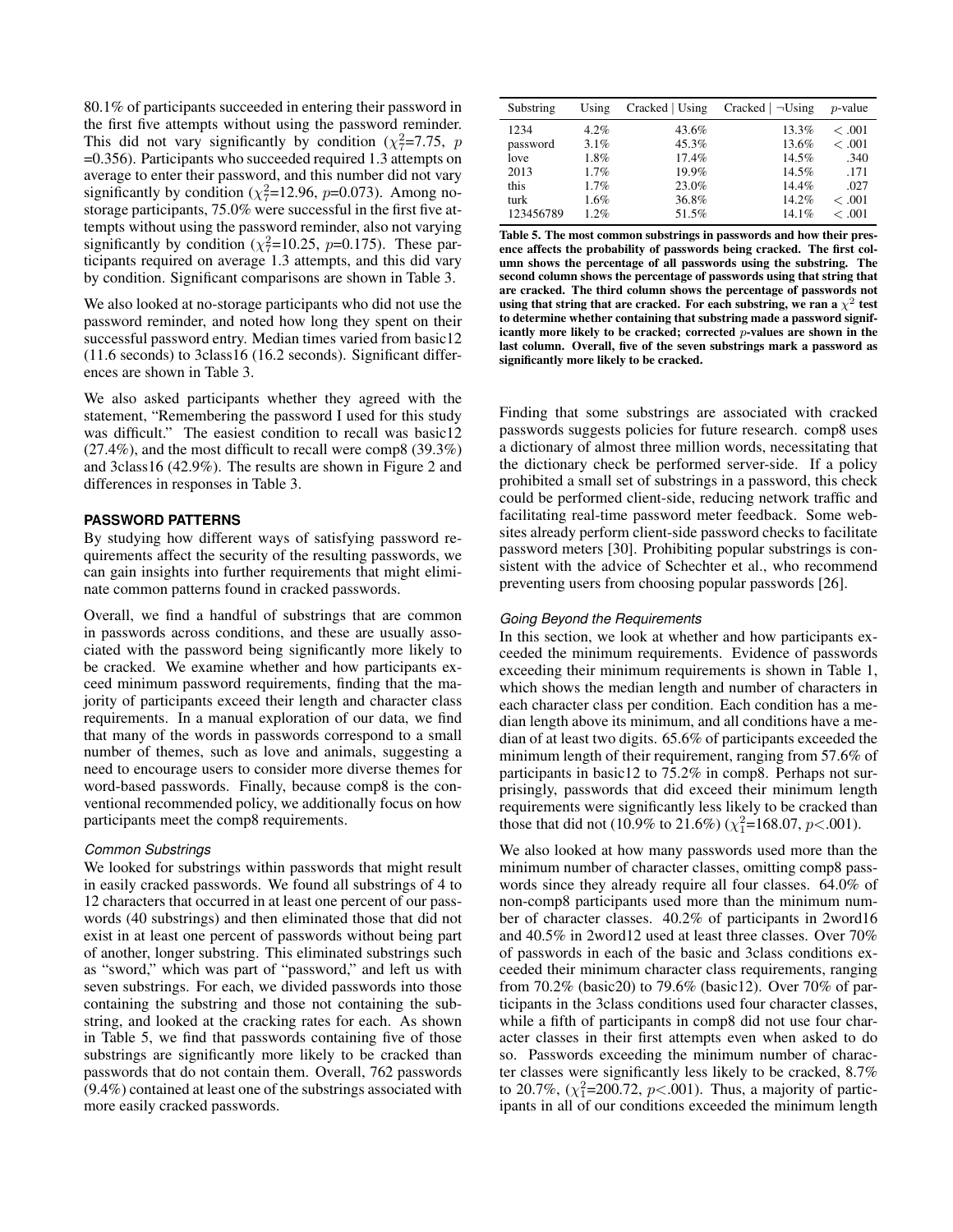and, when possible, the minimum character class requirements. This is in contrast to previous work that suggests users will only do the minimum to meet a set of requirements [\[10\]](#page-9-20).

#### *Semantic Analysis*

In order to get a feel for the semantic content of usergenerated passwords, we manually looked at 100 randomly chosen passwords per condition. We found that names, dates, and sequences of characters (such as *1234* and *qwerty*) were common. We also saw a number of study-related words, as well as references to animals, love, and pop culture. Surprisingly, we saw very little profanity. Participants were much more likely to place non-letter characters between words, rather than to break up single words with non-letter characters. Encouraging participants to choose words from a wider range of themes and to break up their words with non-letter characters seem worth exploring.

## *Meeting the comp8 Requirements*

Because comp8 had the most requirements and was not especially resistant to cracking, we examined more closely how its requirements were met. 28.0% of passwords in comp8 fulfilled the symbol requirement only by placing "!" at the end of the password and using no other symbols. Likewise, 54.8% of passwords in comp8 used an uppercase letter as their first character and used no other uppercase letter. The 37.7% of comp8 passwords that did neither of these things were 5.3% likely to be cracked, compared to 34.5% likelihood for comp8 passwords that did either  $(\chi_1^2=131.85, p<.001)$ . While there is no way to know whether users would respond to having these two practices prohibited by making stronger passwords overall, these two factors do appear indicative of more easily cracked passwords. Participants who fulfilled the requirements of comp8 in any but the most common of ways ended up with stronger passwords.

# **USER PERCEPTION OF SECURITY**

In part two, we asked participants whether they agreed with, "If my main email provider had the same password requirements as used in this study, my email account would be more secure." Agreement ranged from 59.8% for 3class16 and 59.7% for comp8 to 35.2% for basic12. It is salient that participants in comp8 were significantly more likely than other participants in any condition other than 3class16 to view their study policy as stronger than their real email policy (HC FET,  $p=0.022$ ). This is despite the fact that, as shown in Table [6,](#page-8-4) against an attacker making a large number of guesses, comp8 performs better than no other condition, and significantly worse than five. This suggests that users associate at least some of the requirements of comp8 with strong passwords, even if that is not necessarily true in practice. It further suggests that users might not know how best to construct strong passwords, even if they wish to do so.

#### **DISCUSSION**

We have replicated, confirmed, and expanded the previous finding that password policies requiring length lead to more usability, and in some cases more security, than those requiring only a comprehensive mix of character classes and a dictionary check. Further, we have begun exploring the space of longer passwords, examining how different augmentations to a length requirement affect usability and security. We have found a tradeoff between usability and security, with none of our longer policies being strictly better than another on both usability and security. We have, however, found multiple policies that appear to offer benefits over the commonly recommended comp8. We find that while the basic policies are generally easier to use than their augmented same-length counterparts, they are vulnerable for relatively small numbers of guesses. And we have also found that despite comp8 being more vulnerable than most of our other conditions to a powerful attacker, users tend to perceive comp8 as a more secure policy. In this section, we discuss the implications of our work for system administrators and conclude with some directions for future research.

## **Recommendations for Password Policy**

We compare comp8 with our other conditions to determine whether there is a longer-length policy that has both usability and security benefits over this typical password policy. The statistically significant differences we found between comp8 and the other conditions are summarized in Table [6.](#page-8-4) Looking at usability metrics, we see that passwords in basic20 and 3class16 take significantly longer to type than those in comp8, and participants expressed more difficulty in creating passwords under 3class16; otherwise, all other conditions either exceeded the usability of comp8 or were not significantly different. Looking at security, we see that all of the basic policies and 2word12 have worse security than comp8 after a million guesses, making them more vulnerable to a limited attacker. The two conditions that are more usable overall than comp8, not significantly weaker against a limited attacker, and significantly stronger against a powerful attacker are 3class12 and 2word16. Comparing these two conditions, we find a tradeoff between the two in terms of security and usability, with 3class12 being more usable during creation, and 2word16 offering more security. It is possible that the usability advantage of password-creation under 3class12 was due to participants being more familiar with similar conditions. This advantage may diminish if users become more accustomed to creating passwords with a 2word requirement.

# **Limitations**

Our methodology, which is similar to that employed by prior password research [\[21,](#page-9-2) [22,](#page-9-3) [30\]](#page-9-23), has a number of limitations. By testing password recall once after a few minutes and once again a few days later, our study investigated password use that lies in between frequent and rare use. Our results may apply only partially to the common cases of passwords that are used very frequently or very sporadically.

Across our conditions, a relatively high number of participants did not return for part two. We excluded them from our analyses except our dropout analysis. In practice, users who drop out out of a study might behave differently than those who do not, potentially biasing our results.

Furthermore, although our conditions varied in a number of ways, such as the number of characters or the number of character classes required, we did not employ a full-factorial study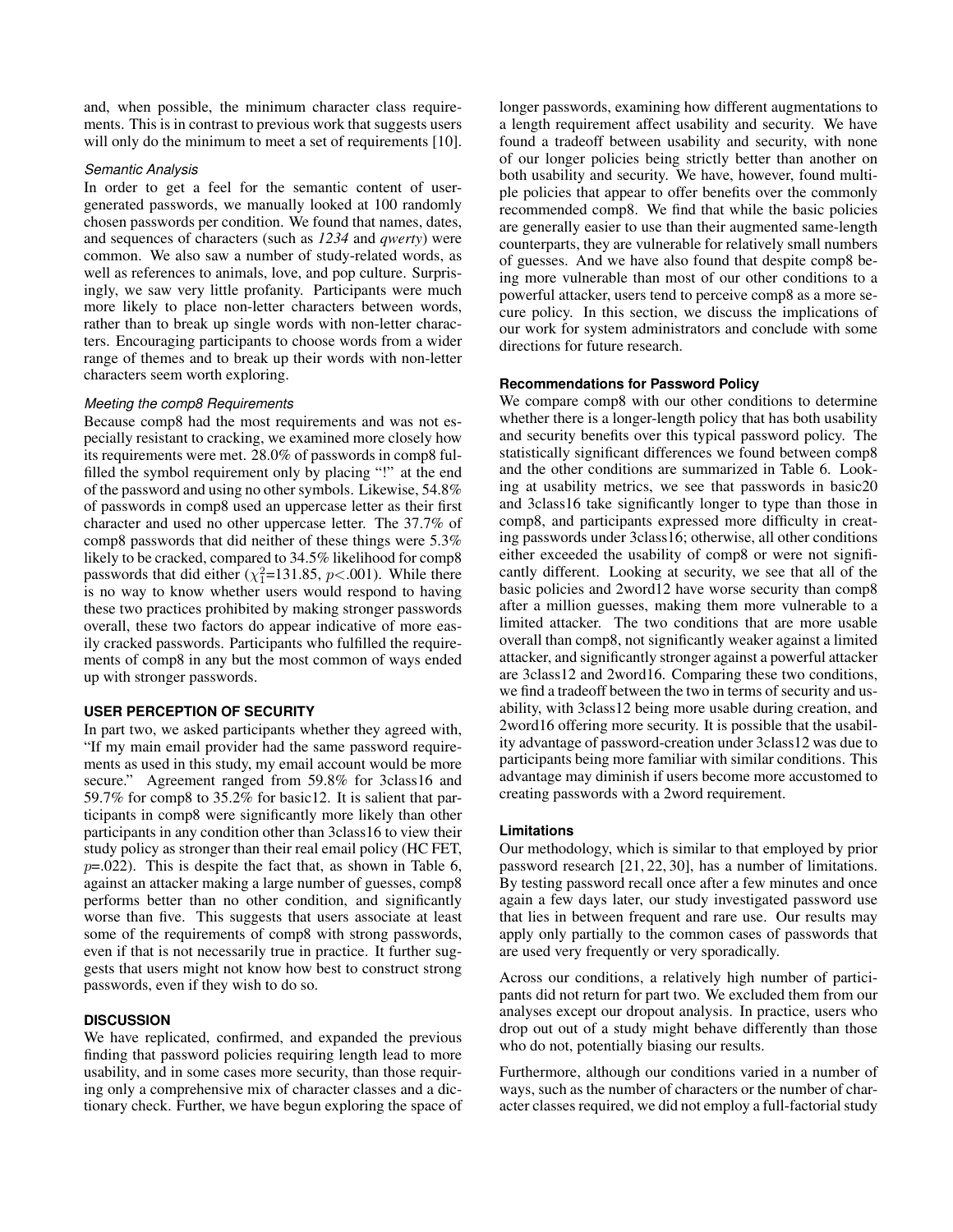

<span id="page-8-4"></span>Table 6. A summary of the statistically significant differences between comp8 and the seven other conditions, as presented in the Results section. Cells are shaded in blue if a condition was found to be significantly better than comp8, and red if significantly worse. No shading indicates no significant difference.

design. For instance, we did not test 3class20, 2word8, or similar conditions. To minimize the number of conditions, we instead grouped changes to multiple variables in ways we hypothesized might balance usability and security. While we can compare the conditions we tested, we are unable to evaluate the effect of changing each individual variable. Similarly, we might have missed interaction effects between variables.

The passwords in our study did not protect high-value accounts, limiting ecological validity. In contrast to real-world, high-value passwords, study participants would not suffer consequences if they chose a weak password or forgot their password, nor were they incentivized to adopt their normal password behavior beyond our request that they do so.

Two recent studies have investigated the degree to which passwords from research studies resemble real, high-value passwords. Both studies concluded that passwords created during studies can resemble real, high-value passwords, yet are not a perfect proxy. In a prior study, our group obtained indirect access to the high-value, single-sign-on passwords of everyone at our university [\[23\]](#page-9-29), which we compared to passwords collected on MTurk and to real passwords. The MTurk passwords were more similar than the leaked datasets to the real, high-value passwords, yet were slightly weaker than passwords at our university. Fahl et al. investigated the ecological validity of both online and laboratory password studies by recruiting participants from their university in Germany, comparing participants' study passwords to their real university passwords [\[15\]](#page-9-30). Based on manual coding, they concluded that 46% of the passwords from the online study were fully representative of those users' actual passwords, while an additional 23% were partially representative. In the lab study, 49% of passwords were fully representative, while 32% were partially representative.

Finally, there were factors in the study beyond our control. For instance, we did not control the device or keyboard used to input the password, and many MTurk workers use desktop computers. As a result, we were unable to address usage on mobile devices, which are ubiquitous. The effect of mobile devices' constrained, touch-sensitive keyboards on password usability is a particularly interesting area of future work.

#### **Suggestions for Future Work**

Dictionary checks using large dictionaries often require sending the prospective password to the server for comparison, making it difficult to provide real-time feedback incorporating a dictionary check. On the other hand, we found five substrings that lead to a significantly greater likelihood of a password containing them being cracked. This suggests that future work might investigate using a client-side substring check with a much smaller list of prohibited substrings.

Further, we found a small set of themes that typically appear in the component words of passwords. This finding, combined with our finding that some strings are fairly common in passwords, suggests future work on nudging people to create word-based passwords on a more diverse set of themes. We also observed that it was uncommon for participants to use a non-letter to break up the letters within a word; this suggests that future work might further explore nudging participants to do so more often in order to increase diversity.

#### **ACKNOWLEDGMENTS**

This research was supported in part by NSF grants DGE-0903659 and CNS-1116776, and by a gift from Microsoft Research.

# <span id="page-8-3"></span>**REFERENCES**

- 1. Adams, A., Sasse, M. A., and Lunt, P. Making passwords secure and usable. In *Proc. HCI* (1997).
- <span id="page-8-1"></span>2. Biddle, R., Chiasson, S., and van Oorschot, P. C. Graphical passwords: Learning from the first twelve years. *ACM Computing Surveys 44*, 4 (2012), 19.
- <span id="page-8-2"></span>3. Bishop, M., and Klein, D. V. Improving system security via proactive password checking. *Computers & Security 14*, 3 (1995), 233–249.
- <span id="page-8-0"></span>4. Bonneau, J. The Gawker hack: how a million passwords were lost, 2010. **[http://www.lightbluetouchpaper.org/2010/12/15/](http://www.lightbluetouchpaper.org/2010/12/15/the-gawker-hack-how-a-million-passwords-)**

**[the-gawker-hack-how-a-million-passwords](http://www.lightbluetouchpaper.org/2010/12/15/the-gawker-hack-how-a-million-passwords-)<were-lost/>**.